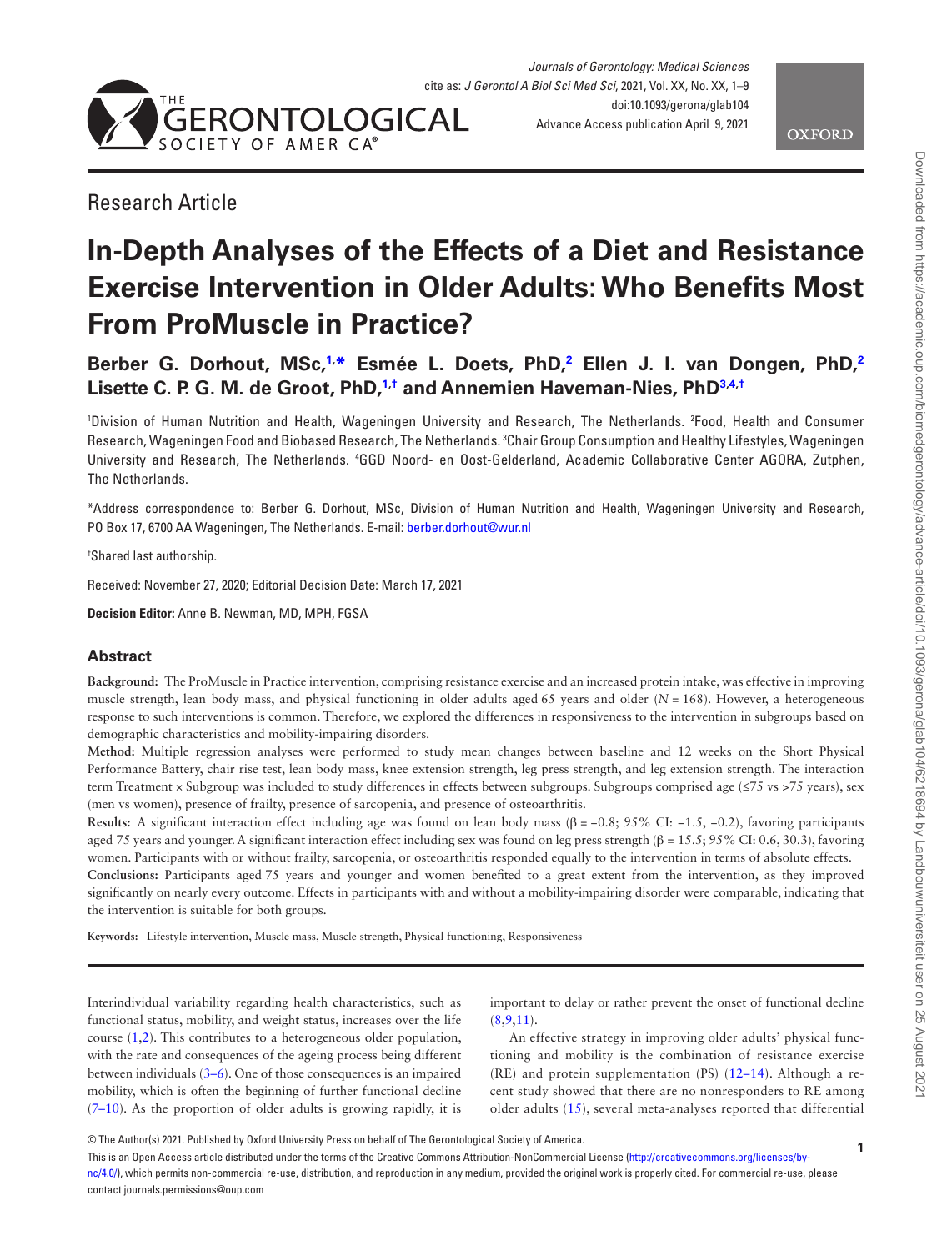effect sizes and heterogeneity in responsiveness to RE and PS is common ([13](#page-7-8),[14,](#page-7-6)[16](#page-7-9),[17\)](#page-7-10). On the one hand, the varying effects can be explained by heterogeneity in interventions, such as duration of the intervention, type of training sessions, and type, dose, and timing of PS. On the other hand, variation in effect sizes can be due to heterogeneity in study populations, including differences in age, sex, health status, and training status of the participants [\(13,](#page-7-8)[14](#page-7-6),[16,](#page-7-9)[17](#page-7-10)).

Several studies investigated the role of age and sex in the heterogeneous RE response [\(15](#page-7-7),[18](#page-7-11)[,19](#page-7-12)). However, findings remain inconclusive, showing either no differences for age and sex groups [\(18\)](#page-7-11), or sex-related differences favoring either men or women depending on the outcome studied ([15](#page-7-7)[,19\)](#page-7-12). Interventions combining RE and PS also show inconsistent results in subgroups based on age or sex. A recent meta-analysis reported a higher increase in fat-free mass (FFM) in younger compared to older adults  $(\leq 45 \text{ vs }$ >45 years) [\(20](#page-7-13)), whereas another meta-analysis found no significant differences among subgroups based on age but reported a higher increase in FFM in the older subgroup  $(565 \text{ vs } >65 \text{ years})$ [\(21\)](#page-7-14). A meta-analysis comparing intervention effects between men and women showed greater changes in lean body mass and leg strength in men compared to women ([14\)](#page-7-6), whereas 2 other meta-analyses reported no clear sex-based differences [\(20](#page-7-13),[21\)](#page-7-14). However, the number of studies investigating the effects of RE and PS in women is limited, which complicates adequate comparison ([14,](#page-7-6)[20](#page-7-13),[21\)](#page-7-14).

Varying effects in muscle health in response to RE and PS are also found in older adults suffering from mobility-impairing disorders, such as frailty, sarcopenia, and osteoarthritis. Although numerous interventions combining RE and an increased protein intake have been performed in healthy older adults aiming to prevent sarcopenia [\(12](#page-7-5)[–14](#page-7-6)), limited interventions have been conducted specifically in sarcopenic older adults. Nevertheless, available literature showed that effects on muscle health in sarcopenic participants were rather positive [\(22\)](#page-7-15). With regards to frail older adults, multiple interventions including RE and PS were conducted, resulting in improvements on lean body mass, leg strength, and physical mobility [\(23](#page-7-16)). To date, the preventive effects of RE and PS interventions have not been studied extensively in older adults suffering from osteoarthritis [\(24](#page-7-17)). However, aerobic, strengthening, and flexibility exercises are an important part of its treatment [\(25](#page-7-18)) and were found to reduce pain and increase physical functioning in osteoarthritis patients [\(26](#page-7-19),[27](#page-7-20)).

Thus, there is a discrepancy in literature related to the responsiveness of subgroups to interventions combining RE and PS. In our intervention, ProMuscle in Practice, we expect to find heterogeneous responses as well. Our 12-week intensive support intervention, including RE and an increased protein intake, was found to be effective in improving muscle strength, lean body mass, and physical functioning in community-dwelling older adults [\(28\)](#page-7-21). However, variation was found in the effects, possibly indicating heterogeneous responses between subgroups. Therefore, we aimed to explore the differences in responsiveness to RE and PS between subgroups based on demographic characteristics and mobility-impairing disorders in the ProMuscle in Practice intervention.

# **Method**

#### Study Design

The study design, intervention description, and main results of ProMuscle in Practice are described in detail elsewhere ([28,](#page-7-21)[29\)](#page-7-22). In short, ProMuscle in Practice is a randomized controlled multicentre intervention, implemented in a phased manner at 5 Dutch municipalities (Apeldoorn, Epe, Ermelo/Putten, Harderwijk, and Ede) between 2016 and 2018.

# Study Population

Researchers recruited and screened older adults aged 65 years and older, according to the following criteria: master the Dutch language, being prefrail or frail according to Fried criteria ([9](#page-7-3)) or being nonfrail but experiencing difficulties in daily activities and being inactive (ie, not participating in RE >30 minutes a day on >2 days a week). The exclusion criteria ([Supplementary Table S1](http://academic.oup.com/biomedgerontology/article-lookup/doi/10.1093/gerona/glab104#supplementary-data)) were checked by the older adults' general practitioner (GP). In total, 168 older adults were randomized, stratified for sex and frailty state, to the intervention or control group. The study protocol was approved by the Wageningen University Medical Ethics Committee, and all subjects gave their written informed consent before the start of the study. The ProMuscle in Practice study is registered at the Dutch Trial Register (identifier NTR6038).

#### Description of the Intervention

The intervention consisted of a 12-week intensive support program, followed by a 12-week moderate support program. In the current study, we focused on the intensive intervention only. The intensive support program included twice weekly progressive RE, primarily focused on the leg muscles. Each session had a duration of 1 hour, was group-based (4–7 participants), and was supervised by physiotherapists according to ProMuscle in Practice manuals. Additionally, a dietitian advised participants to increase their protein intake to 25 g per main meal, via individual consultations (at baseline, Week 1, and Week 6) and by providing products, such as dairy foods and protein-rich cakes or desserts. The control group received usual health care and was asked to retain their habits regarding exercise and diet.

# **Measures**

#### Outcome Measures

Outcomes were measured at baseline in Week 0 (T0) and after the 12-week intensive support intervention (T1). Data were collected by trained researchers and research assistants.

#### **Physical functioning**

The Short Physical Performance Battery (SPPB) was used to measure physical functioning (score 0–12, 12 representing best score). The test consists of 3 components: a standing balance, repeated chair rise, and gait speed test ([30\)](#page-7-23). In addition to total SPPB score, chair rise was included in the data analyses, as chair rise is highly correlated with lower body strength; the main training focus of the intervention  $(31)$  $(31)$ .

#### **Muscle mass**

Lean body mass was measured through dual-energy x-ray absorptiometry (Lunar Prodigy Advance; GE Health Care, Madison, WI). Scans were performed in the morning. Participants were asked to consume a standardized breakfast and to defecate shortly before the scan. Bioelectrical impedance spectroscopy was used to assess hydration state (SFB7; ImpediMed Limited, Pinkenba, Queensland, Australia).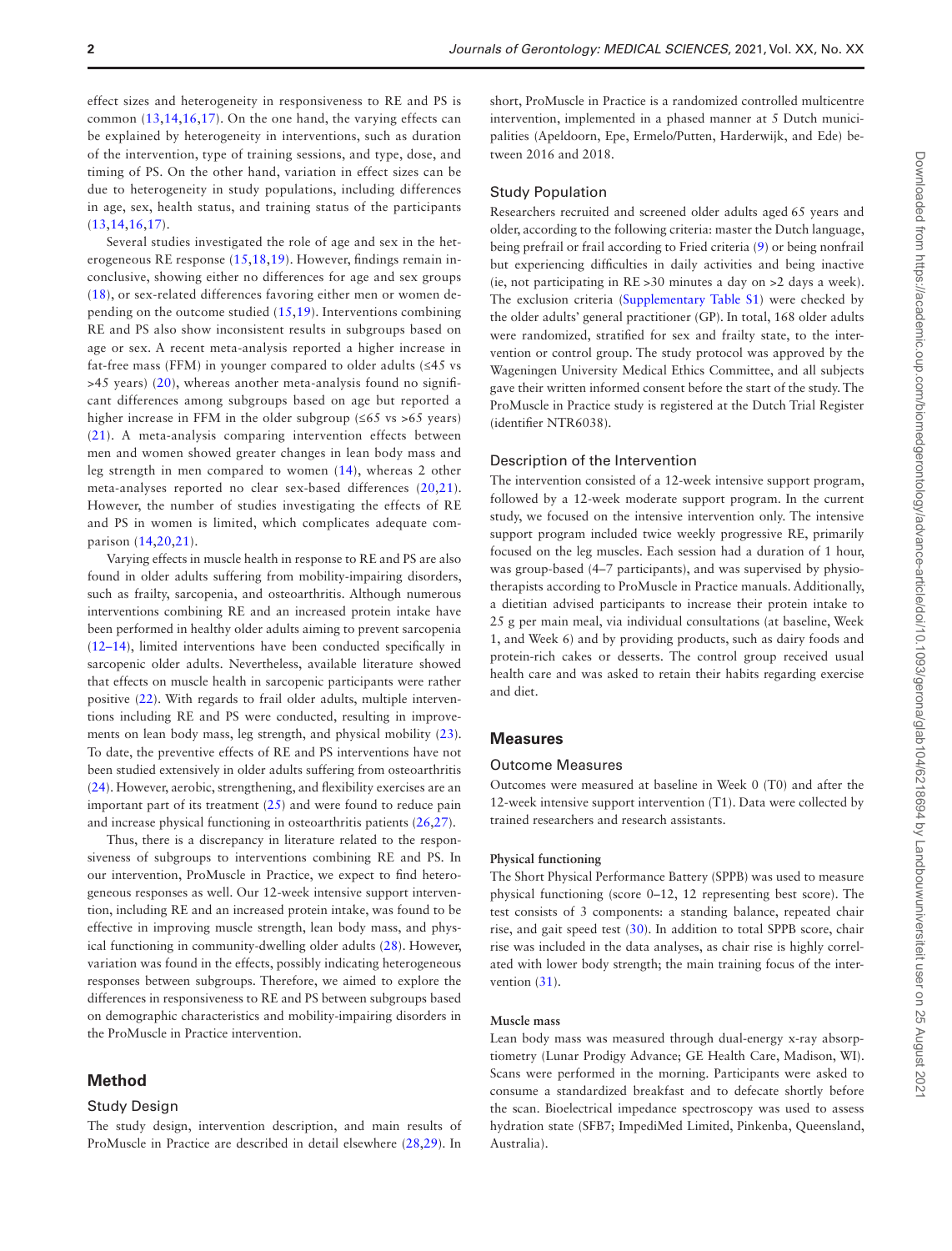#### **Muscle strength**

Lower limb muscle strength was measured through 3-Repetition Maximum (3RM) tests on the leg press and leg extension machines. Before the measurement, a familiarization session was performed. The formula of Brzycki was used to recalculate 3RM to 1RM scores, reported in kilograms [\(32](#page-7-25)). Knee extension strength was measured using a hand-held dynamometer (MicroFET). Three repeated tests were performed alternating both legs. The highest measurement of the dominant leg was included for analyses, reported in Newton.

### Subgroups

Subgroups were created based on demographic variables and mobility-impairing disorders, both assessed at baseline (T0). Demographic variables included age and sex. Age was divided in 2 groups based on median age (75 years). Mobility-impairing disorders included frailty, sarcopenia, and osteoarthritis and are described in detail below.

# **Frailty**

Frailty was assessed according to the Fried frailty criteria ([9](#page-7-3)). Participants in the categories "prefrail" and "frail" were combined due to low number of participants being frail (*n* = 7). Nonfrail participants were included in the study if they experienced difficulties in daily activities and being inactive (ie, not participating in RE >30 minutes a day on >2 days a week).

#### **Sarcopenia**

The revised sarcopenia definition of the European Working Group on Sarcopenia in Older People (EWGSOP2) was used ([33\)](#page-7-26). Low muscle strength (criterion 1) indicating probable sarcopenia was assessed with grip strength (<27 kg for men and <16 kg for women). Low muscle quantity (criterion 2) confirms the sarcopenia diagnosis and was assessed according to low appendicular muscle mass (<20 kg for men and <15 kg for women) on top of having low muscle strength. Severe sarcopenia is detected if low physical performance is present on top of low muscle strength and mass (criterion 3). Low physical performance was assessed according to gait speed (≤0.8 m/s for both men and women). Participants in the category "probable sarcopenia" were included in the analyses as being sarcopenic and remaining participants were classified as nonsarcopenic. Categories "sarcopenia diagnosis" and "severe sarcopenia" were too small to be analyzed separately ( $n = 10$  and  $n = 6$ , respectively).

#### **Osteoarthritis**

Whether participants had osteoarthritis in the hips or knees was assessed via a questionnaire, including answer options "no," "yes, not diagnosed by GP," and "yes, diagnosed by GP." The latter 2 categories were combined in the category indicating osteoarthritis.

#### Statistical Analyses

Baseline characteristics were analyzed using independent samples *t* tests or Mann–Whitney *U* tests for continuous data, and Pearson's chi-squared test or Fisher exact probability tests for categorical data. Multiple regression analyses were performed to study the mean changes between T1 and T0 between the intervention and control group, in the total study population as well as in subgroups. Besides, differences in effects between subgroups were studied by including treatment × subgroup as interaction term. Subgroups comprised age, sex, frailty, sarcopenia, and osteoarthritis. Change scores were calculated

by subtracting the effects at T0 from the effects at T1. Participants with complete measurements at T0 as well as T1 were included in the analyses, which were assessed per study outcome. Separate models were conducted for each outcome: SPPB total score, chair rise test, lean body mass, knee extension strength, leg press strength, and leg extension strength. We assessed the crude model as well as the adjusted model (adjusted for age, sex, educational level, and municipality). Estimated mean differences and 95% confidence intervals (CIs) are presented for the total study population, per subgroup and between subgroups (interaction effects). We additionally calculated "relative effects," defined as changes relative to baseline in %, calculated as follows: (absolute effect T1 − T0/baseline measure) × 100%. Multiple regression analyses were also performed including relative effects as dependent variable. To assess the treatment effect in combinations of subgroups, 3-way interactions and related post hoc analyses were conducted. Three-way interactions were examined for the outcomes chair rise, lean body mass, and leg press strength, as chair rise is highly correlated with lower body strength, the main training focus of the intervention ([31](#page-7-24)), and lean body mass and leg press strength showed significant 2-way interactions indicating further exploration of the pattern of treatment effects. Data were analyzed using SPSS version 23. Statistical significance was indicated with *p* value <.05.

# **Results**

# Baseline Characteristics

[Table 1](#page-3-0) presents the baseline characteristics for the intervention and control group separately. No significant differences between the 2 groups were observed at baseline. About 21% of the study population could be indicated with sarcopenia diagnosis, 52% as being prefrail or frail, and almost 48% suffered from osteoarthritis.

# Effects in Total Study Population and Per Subgroup

[Table 2](#page-4-0) presents the mean changes per study outcome after 12 weeks for the total study population and per subgroup. The model was adjusted for age, sex, educational level, and municipality. Adjustments affected the estimates of the interaction effect by more than 10% compared with the crude model (crude model; [Supplementary Table](http://academic.oup.com/biomedgerontology/article-lookup/doi/10.1093/gerona/glab104#supplementary-data)  [S2](http://academic.oup.com/biomedgerontology/article-lookup/doi/10.1093/gerona/glab104#supplementary-data)). Further, 2-way interactions for Treatment × Subgroup are presented. In the total study population, significant mean changes were found on every study outcome. Effects in subgroups are described below and represent differences between the intervention and control group between T0 and T1.

# **Age**

A significant positive effect on every study outcome was found for participants aged 75 years and younger (mean age:  $71 \pm 3$ ). Participants older than 75 years (mean age:  $81 \pm 4$ ) showed a significant increase on knee extension strength, leg press, and leg extension strength. The interaction effect Treatment × Age was found to be significant on lean body mass ( $\beta$  = −0.8; 95% CI: −1.5, −0.2). The increase in lean body mass for participants aged 75 years and younger was 0.9 kg (95% CI: 0.5, 1.4) and the increase in participants older than 75 years was 0.1 kg (95% CI: −0.4, 0.6). Relative changes and interaction effects were comparable to absolute changes and interaction effects [\(Supplementary Table](http://academic.oup.com/biomedgerontology/article-lookup/doi/10.1093/gerona/glab104#supplementary-data)  [S3\)](http://academic.oup.com/biomedgerontology/article-lookup/doi/10.1093/gerona/glab104#supplementary-data); only the interaction Treatment × Age was found to be significant on lean body mass (β = −1.98; 95% CI: −3.3, −0.3), showing a higher increase in participants aged 75 years and younger compared to those aged older than 75 years [\(Figure 1A](#page-5-0)). No significant 3-way interaction effects including age were found.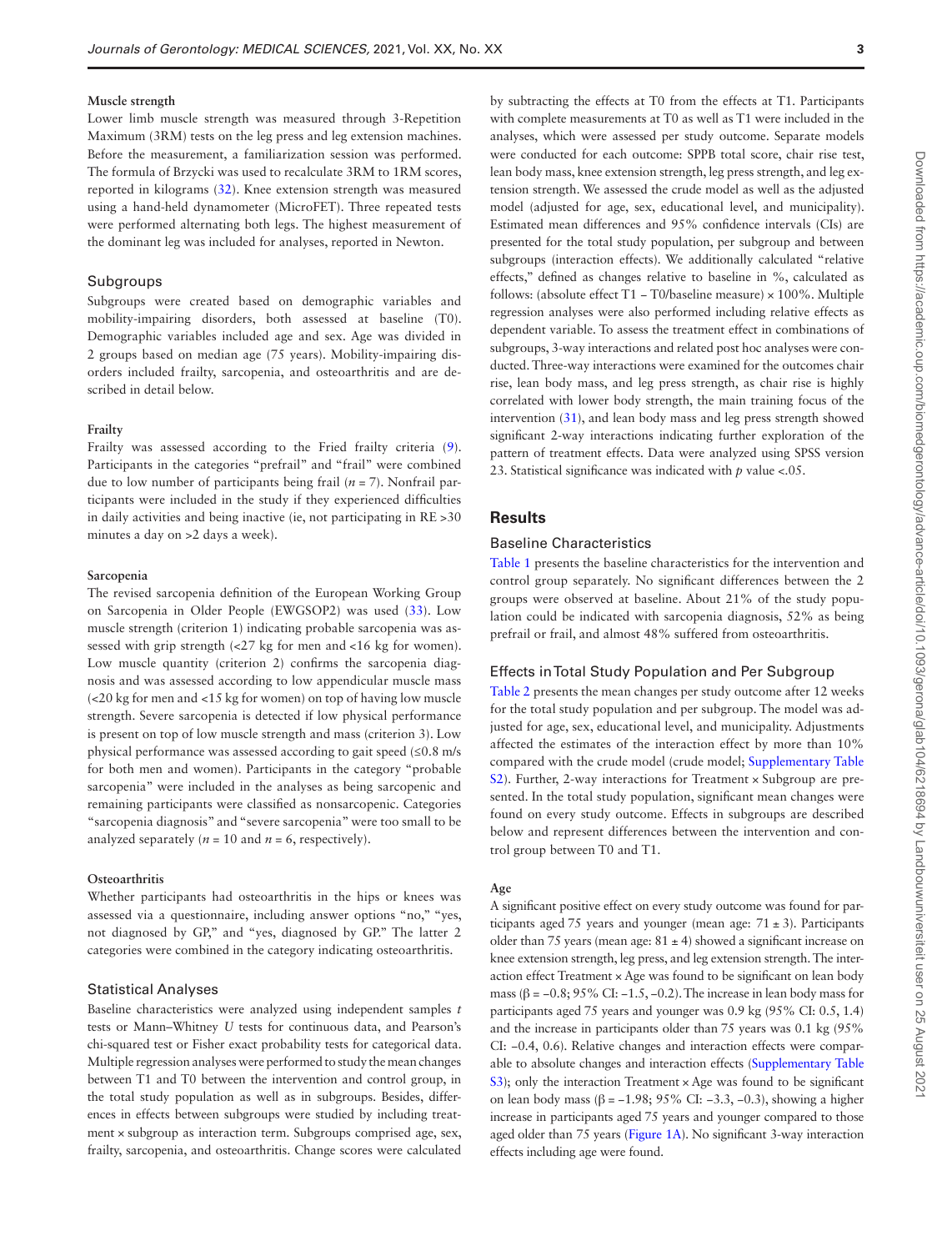|                                       | Intervention<br>Group $(n = 82)$ | Control Group<br>$(n = 86)$ |
|---------------------------------------|----------------------------------|-----------------------------|
| Age $(y)$                             | $74.7 \pm 5.8$                   | $75.9 \pm 6.5$              |
| Sex ( <i>n</i> female, $\%$ )         | 51 $(62\%)$                      | 51 (59%)                    |
| Bodyweight (kg)                       | $76.3 \pm 14.4$                  | $75.6 \pm 13.6$             |
| Height (cm)                           | $167.6 \pm 9.0$                  | $169.2 \pm 9.3$             |
| Education level $(n, %)$ <sup>a</sup> |                                  |                             |
| Low and intermediate                  | 56 (68%)                         | 46(54%)                     |
| High                                  | $26(32\%)$                       | 40 (47%)                    |
| Ethnicity: native Dutch $(n, %)$      | 79 (96%)                         | 81 (94%)                    |
| Care use $(n, %)$                     | $11(13\%)$                       | $16(19\%)$                  |
| Frailty status $(n, %)$               |                                  |                             |
| Nonfrail                              | 41 (50%)                         | 39(45%)                     |
| Prefrail and frail                    | 41 $(50\%)$                      | $47(55\%)$                  |
| Sarcopenia (n, %) <sup>b</sup>        |                                  |                             |
| Probable                              | $17(21\%)$                       | $19(22\%)$                  |
| Diagnosis                             | 3(4%)                            | 7(8%)                       |
| Severe                                | 2(2%)                            | 4(5%)                       |
| Osteoarthritis $(n, %)$               | $38(46\%)$                       | 42 (49%)                    |
| SPPB total score $(0-12)^c$           | $10.1 \pm 1.4$                   | $10.1 \pm 2.0$              |
| Standing balance (points)             | $3.7 \pm 0.6$                    | $3.6 \pm 0.7$               |
| $4-m$ gait speed $(s)$                | $4.2 \pm 0.9$                    | $4.2 \pm 1.2$               |
| Repeated chair rise (s)               | $13.7 \pm 3.4$                   | $13.1 \pm 3.9$              |
| Lean body mass $(kg)^d$               | $47.7 \pm 9.1$                   | $48.0 \pm 9.5$              |
| Leg press strength $(kg)^c$           | $129.2 \pm 41.1$                 | $122.8 \pm 36.6$            |
| Leg extension strength $(kg)^f$       | $66.8 \pm 23.3$                  | $67.5 \pm 22.9$             |
| Knee extension strength $(N)^{g}$     | $309.9 \pm 107.0$                | $302.5 \pm 96.1$            |

<span id="page-3-0"></span>**Table 1.** Baseline Characteristics of Participants of the ProMuscle in Practice Intervention

*Notes*: SPPB = Short Physical Performance Battery. Data are presented as mean  $\pm$  *SD* or *n* (%).

a Education level: low: primary school or less; intermediate: secondary professional education or vocational school; and high: higher vocational education or university. Low and intermediate education level were combined due to low numbers in the low education category  $(n = 6)$ .  ${}^bN = 160$ .  ${}^cN = 167$ .  $dN = 163$ ;  $dN = 156$ .  $dN = 157$ .  $dN = 166$ .

#### **Sex**

In women, a significant effect in the intervention compared to control group was found on every study outcome except for lean body mass. Men only showed a significant effect on lean body mass and leg extension strength. For leg press strength, the interaction effect Treatment × Sex was found to be significant ( $\beta$  = 15.5; 95%) CI: 0.6, 30.3). The increase on leg press strength was 7.4 kg (95% CI: −3.8, 18.6) in men and 22.8 kg (95% CI: 12.9, 32.8) in women. Relative changes and interaction effects were comparable to absolute changes and interaction effects ([Supplementary Table S3\)](http://academic.oup.com/biomedgerontology/article-lookup/doi/10.1093/gerona/glab104#supplementary-data). However, when assessing relative changes, the interaction effect Treatment × Sex was significant for leg press strength ( $\beta$  = 13.9%; 95% CI: 3.1, 24.7), and leg extension strength (β = 15.2%; 95%) CI: 4.0, 26.4), as presented in [Figure 1,](#page-5-0) showing a higher relative change in women compared to men on both outcomes. Three-way interactions including sex were not significant. Only Treatment × Sex × Osteoarthritis for leg press strength was nearly significant  $(F = 3.047, p$  value = .051), showing the largest effects on leg press strength in women with osteoarthritis (mean effect: 26.5 kg, 95% CI: 12.8, 40.3).

#### **Frailty**

Nonfrail participants showed a significant increase on every study outcome, except for SPPB and chair rise. (Pre-)frail participants

showed a significant improvement on every study outcome, except for SPPB. No significant 2- or 3-way interaction effects were found for frailty. Relative changes and interaction effects were comparable to absolute changes and interaction effects ([Supplementary Table](http://academic.oup.com/biomedgerontology/article-lookup/doi/10.1093/gerona/glab104#supplementary-data)  [S3](http://academic.oup.com/biomedgerontology/article-lookup/doi/10.1093/gerona/glab104#supplementary-data)).

#### **Sarcopenia**

Nonsarcopenic participants showed significant improvements on every study outcome, whereas sarcopenic participants only showed significant effects on leg press and leg extension strength. No significant 2-way interaction effects were found. Relative changes and interaction effects were comparable to absolute changes and interaction effects, except for leg extension strength [\(Supplementary Table S3](http://academic.oup.com/biomedgerontology/article-lookup/doi/10.1093/gerona/glab104#supplementary-data)). The interaction effect Treatment × Sarcopenia was found to be significant for relative changes in leg extension strength (β = 13.2%; 95% CI: 0.4, 26.1), showing a larger increase in participants with sarcopenia compared to those without sarcopenia, as presented in [Figure 1.](#page-5-0) The 3-way interaction Treatment × Osteoarthritis × Sarcopenia on leg press strength was found to be significant  $(F = 3.765, p$  value = .026). Exploring this interaction showed that the largest effects were found in sarcopenic participants without osteoarthritis (mean effect: 31.1 kg, 95% CI: 10.3, 52.0).

# **Osteoarthritis**

Participants with osteoarthritis were found to have a significant increase on every study outcome, except for SPPB and lean body mass. Participants without osteoarthritis were found to have a significant increase on every study outcome, except for SPPB. No significant 2-way interaction effects were found for osteoarthritis. Relative changes and interaction effects were comparable to absolute changes and interaction effects ([Supplementary Table S3\)](http://academic.oup.com/biomedgerontology/article-lookup/doi/10.1093/gerona/glab104#supplementary-data). A nearly significant 3-way interaction on leg press strength was found for Treatment × Sex × Osteoarthritis ( $F = 3.047$ ,  $p$  value = .051), and a significant 3-way interaction on leg press strength was found for Treatment × Osteoarthritis × Sarcopenia (*F* = 3.765, *p* value = .026), as described in previous paragraphs.

# **Discussion**

The question "Who benefits most from ProMuscle in Practice?" can be answered after performing this in-depth analysis of the effects of the intervention. Participants aged 75 years and younger and women benefited to a great extent as they improved significantly on nearly every study outcome. Participants with and without a mobilityimpairing disorder benefited equally from the intervention.

The randomized controlled trial was designed to study intervention effects in the total study population. As the current analyses were post hoc, the sample size was not calculated to detect differences between subgroups. Despite this, we were able to conduct in-depth analyses and report specific intervention effects in subgroups of older adults.

# Age

Significant effects were found on every study outcome in participants aged 75 years and younger, whereas participants older than 75 years only showed significant effects on strength-related outcomes. Twoway interaction effects (Treatment × Age) were only significant for lean body mass, favoring participants aged 75 years and younger. In general, muscle mass is reported to decrease annually with 1%–2% after the age of 50 ([34\)](#page-7-27); however, our intervention led to a relative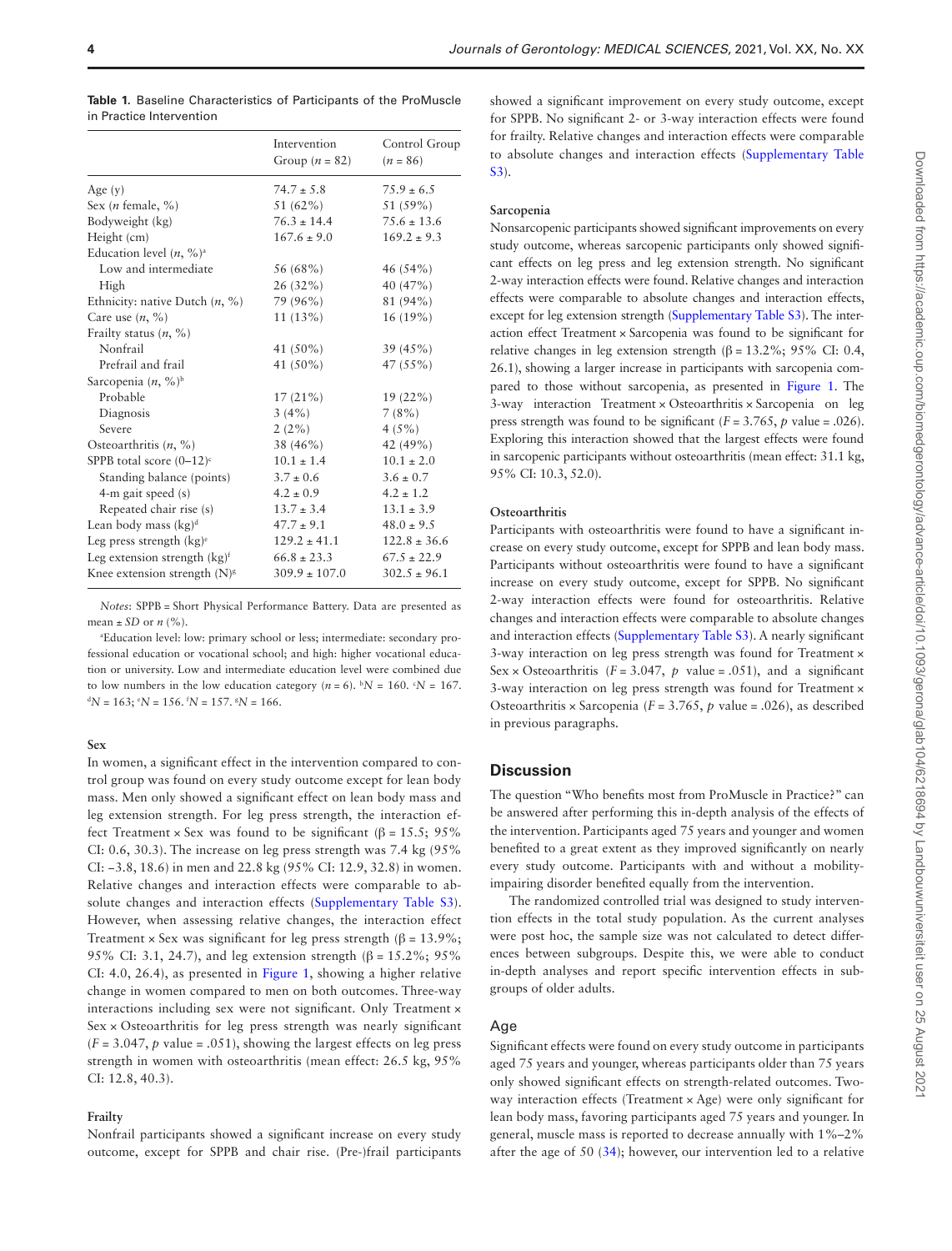|                                                       | SPPB (points)                                   |                                                                          |                                                                       | Chair Rise (s)  |                                                                                |                                          |                      | Lean Body Mass (kg)                                                                                                                                                                                               |                                          |
|-------------------------------------------------------|-------------------------------------------------|--------------------------------------------------------------------------|-----------------------------------------------------------------------|-----------------|--------------------------------------------------------------------------------|------------------------------------------|----------------------|-------------------------------------------------------------------------------------------------------------------------------------------------------------------------------------------------------------------|------------------------------------------|
|                                                       |                                                 |                                                                          | $\label{eq:1} \textcolor{red}{\mathrm{Treatment}} \times$<br>Subgroup |                 |                                                                                | Treatment x Subgroup                     |                      |                                                                                                                                                                                                                   | Treatment x Subgroup                     |
|                                                       | $\geq$                                          | Con (95% CI)<br>Mean $\Delta$ Int –                                      | $\beta$ (95% CI)                                                      | $\geq$          | Con $(95\%$ CI)<br>Mean $\Delta$ Int-                                          | $\beta$ (95% CI)                         | $\bar{z}$            | Mean $\Delta$ Int – Con (95% CI)                                                                                                                                                                                  | $\beta$ (95% CI)                         |
| Total study population<br>Subgroup                    | 152                                             | 0.5(0.1, 1.0)                                                            |                                                                       | 148             | $-1.6$ $(-2.6, -0.7)$ <sup>*</sup>                                             |                                          | 150                  | $0.5(0.2, 0.9)^{*}$                                                                                                                                                                                               |                                          |
| Age $> 75$<br>Age $\leq 75$<br>Age                    | 84<br>68                                        | $0.7(0.1, 1.3)$ *<br>$0.3 (-0.4, 1.0)$                                   | $-0.3 (-1.3, 0.6)$                                                    | 24              | $-2.0$ $(-3.2, -0.7)$ *<br>$-1.2 (-2.7, 0.3)$                                  | $0.8(-1.2, 2.7)$                         | 84 66                | $0.9(0.5, 1.4)^*$<br>$0.1 (-0.4, 0.6)$                                                                                                                                                                            | $-0.8$ $(-1.5, -0.2)^{\ddagger}$         |
| Women<br>Men<br>Sex                                   | 63<br>89                                        | $0.3(-0.4, 1.0)$<br>$0.7(0.1, 1.3)$ *                                    | $0.4 (-0.6, 1.3)$                                                     | $\frac{62}{86}$ | $-2.1$ $(-3.3, -0.8)$ <sup>*</sup><br>$-1.0$ $(-2.5, 0.5)$                     | $-1.1 (-3.0, 0.9)$                       | $rac{28}{5}$         | $0.8(0.3, 1.3)^*$<br>$0.4 (-0.1, 0.8)$                                                                                                                                                                            | $-0.4 (-1.1, 0.3)$                       |
| Prefrail and frail<br>Frailty state<br>Nonfrail       | 78                                              | $0.4 (-0.2, 1.1)$<br>$0.6 (-0.1, 1.3)$                                   | $-0.1(-1.1, 0.8)$                                                     | 74              | $-1.9$ $(-3.2, -0.5)$ *<br>-1.3 $(-2.7, 0.1)$                                  | $-0.6(-2.5, 1.4)$                        | $\frac{6}{7}$        | $0.5(0.1, 1.0)$ *<br>$0.6\ (0.1, \, 1.1)^*$                                                                                                                                                                       | $0.0 (-0.7, 0.7)$                        |
| No sarcopenia<br>Sarcopenia<br>Sarcopenia             | $114$<br>33                                     | $0.1 (-0.9, 1.1)$<br>$0.7\,(0.1,1.2)^*$                                  | $-0.6(-1.7, 0.6)$                                                     | $112$<br>$51\,$ | $-1.9(-3.0, -0.8)$ *<br>$-0.8 (-2.9, 1.3)$                                     | $1.1 (-1.2, 3.5)$                        | 113<br>32            | $0.3(-0.5, 1.0)$<br>$0.6(0.2, 1.0)$ *                                                                                                                                                                             | $-0.3 (-1.2, 0.5)$                       |
| No osteoarthritis<br>Osteoarthritis<br>Osteoarthritis | 72<br>80                                        | Knee Extension Strength (Newton)<br>$0.4(-0.3, 1.0)$<br>$0.7\,(0.0,1.4)$ | $(-0.7, 1.2)$<br>$0.\overline{3}$                                     | 69              | $-1.8$ $(-3.3, -0.4)^*$<br>$-1.5$ $(-2.8, -0.2)^*$                             | $-0.3(-2.3, 1.6)$                        | $\mathcal{C}9$<br>81 | Leg Extension Strength (kg)<br>$0.6(0.1, 1.1)^*$<br>0.5(0.0, 1.0)                                                                                                                                                 | $-0.1 (-0.8, 0.6)$                       |
|                                                       | $\bar{z}$                                       | Con (95% CI)<br>Mean $\Delta$ Int-                                       | $\operatorname{Trearment} \times$<br>$\beta$ (95% CI)<br>Subgroup     | $\geq$          | Int – Con (95% CI)<br>${\rm Leg}$ Press Strength $({\rm kg})$<br>Mean $\Delta$ | Treatment x Subgroup<br>$\beta$ (95% CI) | $\mathsf{z}$         | Con $(95\%$ Cl)<br>Mean $\Delta$ Int                                                                                                                                                                              | Treatment x Subgroup<br>$\beta$ (95% CI) |
| Total study population<br>Subgroup                    | 142                                             | $36.2$ (17.8, 54.7) <sup>*</sup>                                         |                                                                       | 136             | $16.0 (8.5, 23.6)^*$                                                           |                                          | 138                  | $11.3(7.6, 14.9)^{*}$                                                                                                                                                                                             |                                          |
| Age $> 75$<br>Age $\leq 75$<br>Age                    | F8<br>64                                        | 41.0 (16.0, 66.0)*<br>30.6 $(3.4, 57.8)$ *                               | $-10.3 (-47.1, 26.4)$                                                 | 57              | $20.9(9.4, 32.5)$ *<br>$12.5$ $(2.6, 22.4)^*$                                  | $8.4(-6.7, 23.6)$                        | <b>80</b><br>58      | $12.8(7.2, 18.4)$ *<br>$10.1 (5.3, 14.9)^*$                                                                                                                                                                       | $2.7(-4.7, 10.1)$                        |
| Women<br>Men<br>Sex                                   | $61\,$<br>$\overline{\phantom{0}}8\overline{1}$ | 46.5 $(22.5, 70.5)$ *<br>$22.1 (-6.0, 50.2)$                             | $24.3(-12.3, 61.0)$                                                   | 55              | $22.8$ $(12.9, 32.8)$ <sup>*</sup><br>$7.4(-3.8, 18.6)$                        | 15.5 (0.6, 30.3)#                        | $rac{60}{78}$        | $13.7(8.9, 18.5)^*$<br>$8.0~(2.4, 13.6)$ *                                                                                                                                                                        | $5.7(-1.6, 13.1)$                        |
| Prefrail and frail<br>Frailty state<br>Nonfrail       | $\frac{2}{70}$                                  | $38.2(11.0, 65.3)^*$<br>$34.9 (9.1, 60.7)^*$                             | $-3.2(-40.8, 34.4)$                                                   | 72              | $19.5 (9.2, 29.9)^*$<br>$11.9(0.6, 23.1)^*$                                    | $7.7 (-7.7, 23.0)$                       | $72$ 66              | $13.8(8.8, 18.8)^*$<br>$9.0(3.6, 14.4)^*$                                                                                                                                                                         | $4.8 (-2.6, 12.2)$                       |
| No sarcopenia<br>Sarcopenia<br>Sarcopenia             | 108<br>$30\,$                                   | $23.5 (-16.9, 63.9)$<br>$37.2$ $(15.8, 58.5)^*$                          | $-13.7(-59.0, 31.6)$                                                  | 103<br>29       | $23.0(6.9, 39.1)^*$<br>$13.3(4.7, 22.0)^*$                                     | $9.7 (-8.5, 27.8)$                       | 104<br>$^{29}$       | $15.4 (7.7, 23.1)^*$<br>$9.1 (5.0, 13.1)^*$                                                                                                                                                                       | $6.3 (-2.3, 15.0)$                       |
| No osteoarthritis<br>Osteoarthritis<br>Osteoarthritis | 75<br>$\sqrt{9}$                                | 45.1 (17.8, 72.4)*<br>$29.0(3.9, 54.2)^*$                                | $16.1 (-21.1, 53.3)$                                                  | $\frac{9}{2}$   | $16.7(4.8, 28.5)$ *<br>$15.6$ $(5.5, 25.7)^*$                                  | $1.1 (-14.6, 16.8)$                      | 75<br>$\mathbb{G}$   | $10.3(4.7, 15.9)^*$<br>$12.0$ $(7.0, 17.0)$ <sup>*</sup>                                                                                                                                                          | $-1.8 (-9.3, 5.8)$                       |
|                                                       |                                                 |                                                                          |                                                                       |                 |                                                                                |                                          |                      | Notes: Con = control group; Int = intervention group. Adjusted estimated mean differences between intervention and control group and 95% CIs are shown per subgroup; β-coefficients and 95% CIs are shown for the |                                          |

Treatment x Subgroup interaction. Adjusted for age, sex, educational level, and municipality. Treatment: control group is reference. Subgroup: reference groups are, respectively, men, age ≤ 75, nonfrail, no sarcopenia, and Treatment × Subgroup interaction. Adjusted for age, sex, educational level, and municipality. Treatment: control group is reference. Subgroup: reference groups are, respectively, men, age ≤ 75, nonfrail, no sarcopenia, and no osteoarthritis. no osteoarthritis.

<span id="page-4-0"></span>"Significant effect between intervention and control group ( $p < 0S$ ). "Significant interaction effect: Treatment x Subgroup ( $p < 0S$ ). \*Significant effect between intervention and control group (*p* < .05). ‡Significant interaction effect: Treatment × Subgroup (*p* < .05).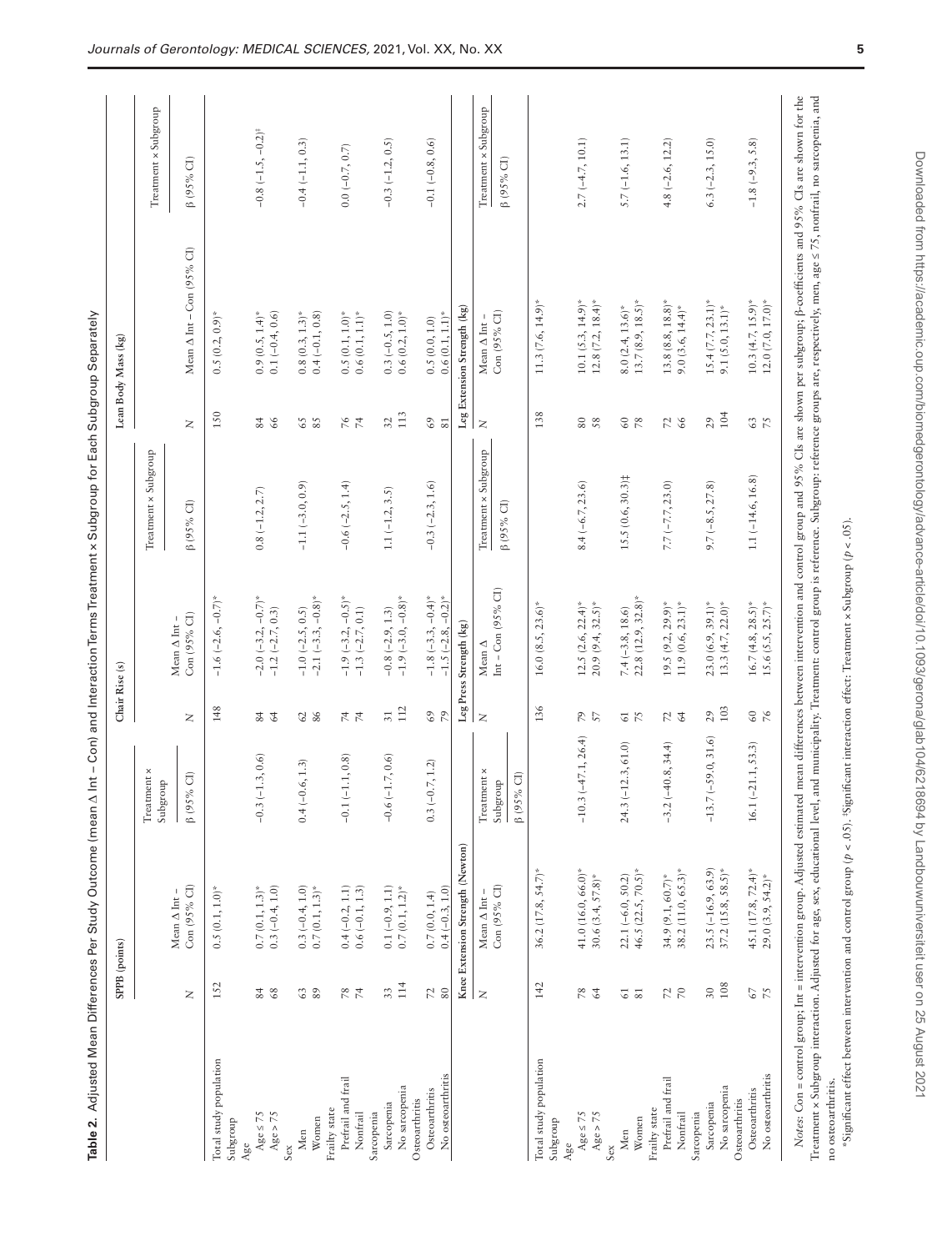

<span id="page-5-0"></span>**Figure 1.** Significant 2-way interactions for relative changes (compared to baseline, in %) on (**A**) lean body mass: Treatment × Age, (**B**) leg extension strength: Treatment × Sex, (**C**) leg extension strength: Treatment × Sarcopenia, and (D) leg press strength: Treatment x Sex. Relative change is presented as adjusted estimated mean difference between intervention and control group in % and *SE*. Adjusted for age, sex, educational level, and municipality. \*Significant effect in relative change compared to baseline  $(p < .05)$ . \*\*Significant interaction effect: Treatment × Subgroup (*p* < .05).

increase in lean body mass, being significantly higher in participants aged 75 years and younger (+1.9%) compared with participants aged older than 75 years (+0.1%). Two large meta-analyses of randomized controlled trials reported a trend toward higher changes in FFM in younger  $(\pm 24 \text{ years})$  compared to older adults  $(\pm 65 \text{ years})$ in response to RE and PS [\(16](#page-7-9),[20\)](#page-7-13). This might be due to the blunted response of muscle protein synthesis to anabolic stimuli, such as exercise and food intake, that occurs with aging [\(35](#page-7-28)[–37](#page-7-29)). Although other studies compared effects in younger and older adults, we were among the first to compare subgroups of older adults (≥65 years). Available meta-analyses reporting effects in FFM in older groups ( $>50$  years and  $>65$  years, respectively) ([16](#page-7-9),[21\)](#page-7-14) show results that are in line with the increases in lean body mass in our younger group (≤75 years). Hence, it is advised to start early with interventions such as ProMuscle in Practice, to prevent and counteract loss of muscle mass as early as possible.

# Sex

In women, significant effects were found on every study outcome except lean body mass. On the contrary, in men, significant effects were only found on lean body mass and leg extension strength. Significant interaction effects including sex were found on leg press strength, favoring women. Additionally, the difference in relative change was found to be significant on leg press as well as leg extension strength, also indicating higher effects in women than in men. The sex differences cannot be attributed to compliance, as men and women adhered comparably to the intervention. Larger improvements in women might be due to their lower starting point compared with men, indicating more room for improvement. Mechanisms underlying these sex differences in leg strength changes in older adults are unclear to date and therefore need further investigation

[\(38](#page-7-30)). Overall, similar studies show contradictory findings on changes in leg strength when comparing men and women. Retrospective analyses including RE studies in older adults also reported a higher relative change in 1RM in women compared with men ([15](#page-7-7)); however, no statistically significant interaction with sex was found when as-sessing absolute effects [\(15](#page-7-7)[,18](#page-7-11)). One meta-analysis reported a significant increase in leg strength in response to RE and PS in older men but not in older women. However, limited studies  $(N = 2)$  in older women were included ([14\)](#page-7-6). Another meta-analysis reported no sex differences in leg strength changes in older adults [\(39\)](#page-7-31). Differences in results between these meta-analyses and the current study may be attributed to variations in population (older adults living in a nursing home or suffering from diseases vs community-dwelling older adults), length of the intervention (8–36 vs 12 weeks), type of RE intervention (RE or multicomponent exercise training vs RE), and type and amount of protein intake (supplementation of 3.0–40.8 g/d vs protein intake of 25 g per main meal) [\(14](#page-7-6)[,39](#page-7-31)).

Only on lean body mass, significant effects were found in men and not in women. Comparable results were reported in a metaanalysis by Liao et al. [\(14\)](#page-7-6). They indicated that sex may influence effects in muscle mass or muscle strength following RE and PS. The smaller changes in lean body mass in women might be due to older women's decreased hypertrophy capacity in response to RE and their impaired ability to increase muscle protein synthesis after protein consumption [\(40](#page-7-32)). However, more research is needed to substantiate this. Conversely, 2 other meta-analyses found no difference in effects of RE and PS on changes in FFM between sexes [\(20](#page-7-13),[21](#page-7-14)). Again, the authors point to the fact that far less studies have been conducted in women ([20\)](#page-7-13). Altogether, more research is needed to examine sexspecific effects on lean body mass in response to RE and PS.

#### Mobility-Impairing Disorders

Because the study population included older adults with varying health status, tailoring the intervention to the (dis)abilities of the participants was essential ([41](#page-7-33)). Results demonstrated no significant differences in 2-way interactions (regarding absolute effects) between treatment and, respectively, frailty, sarcopenia, and osteoarthritis. This indicates that both participants with and without mobility-impairing disorders can benefit from the intervention.

### **Frailty**

Participants who were (pre-)frail improved significantly on every study outcome except for SPPB. Other studies also reported that exercise training combined with PS improved physical functioning, lean body mass, and leg strength in frail older adults [\(23](#page-7-16)[,42](#page-7-34)[,43](#page-7-35)).

#### **Sarcopenia**

Our findings indicate that participants with sarcopenia benefit to a great extent from the intervention in terms of leg strength, as they showed a significant increase on leg press and leg extension strength. Additionally, the 3-way interaction Treatment × Osteoarthritis × Sarcopenia for the outcome leg press strength was found to be significant, with the largest effects in sarcopenic participants without osteoarthritis. Moreover, when assessing relative changes to baseline, we found a significant difference in effects on leg extension strength between participants with and without sarcopenia. This is in line with results of a recent meta-regression analysis including interventions combining RE and PS, in which significant effects on leg muscle strength were found in older adults at high risk of sarcopenia and frailty ([39\)](#page-7-31). However, opposite to our results,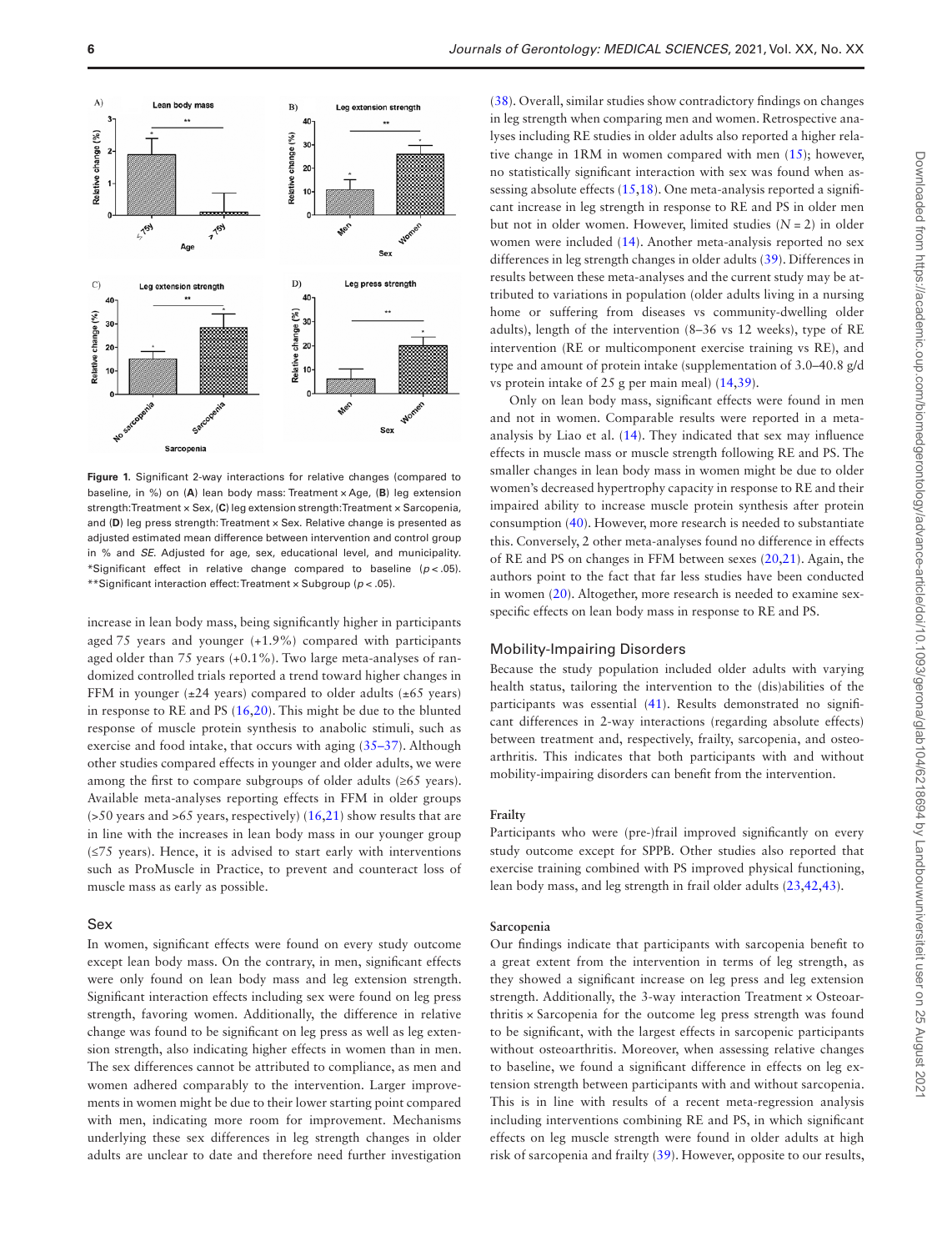2 meta-analyses additionally reported improvements on physical functioning and muscle mass in sarcopenic older adults ([21,](#page-7-14)[39\)](#page-7-31). The fact that we did not find comparable improvements in participants with sarcopenia may be due to several aspects. First, in this study, sarcopenia was defined as probable sarcopenia (based on low handgrip strength), which differed from the definition of sarcopenia in other studies. Second, the small subgroup of participants classified with probable sarcopenia ( $n = 36$ ) likely decreased the power to detect differences between subgroups.

# **Osteoarthritis**

Participants with osteoarthritis improved significantly on chair rise, knee extension, leg press, and leg extension strength. To date, few studies have investigated the effect of exercise training and PS in older adults with osteoarthritis. Nevertheless, a recent meta-analysis reported that exercise training and PS improved muscle mass, muscle strength, and functional outcomes in older adults with lower limb osteoarthritis ([44\)](#page-8-0). However, 5 of 6 interventions were postoperative, included participants who underwent total joint replacement, and most interventions consisted of 2 sessions/d for the duration of 2 weeks. Therefore, the populations and interventions included in the meta-analysis are not directly comparable to ProMuscle in Practice. Overall, interventions comprising RE and PS seem promising in improving muscle health in older adults, regardless of the nature of the intervention (preventive or postoperative) but more research is needed in both settings.

#### Outcome Reflections

SPPB score at baseline was relatively high (10.1 of 12 points). Besides, two-thirds of the participants had a SPPB score of 10 points or higher at baseline. This indicates that ceiling effects might have played a role in measuring change in physical performance [\(45](#page-8-1)). Therefore, a mix of outcome measures was included, consisting of chair rise performance, lean body mass, and strength-related measures, which were not subject to ceiling effects.

In addition to reporting "who benefits most" in terms of statistical significance, it is of importance to elaborate on the clinical meaningfulness of the results. Participants younger than 75 years and women improved significantly on nearly every outcome, including chair rise performance. Although the definition of a clinically meaningful change for chair rise performance is lacking to date, a definition for SPPB is available ([46,](#page-8-2)[47\)](#page-8-3). Perera et al. ([47\)](#page-8-3) indicated that a 1.0 point change in SPPB could be considered a substantially meaningful change. In their study, a 1.0 point change represented a 12% increase in performance relative to baseline (SPPB:  $8.3 \pm 2.7$ ). This corresponds with the percentage of change for chair rise performance in participants younger than 75 years and women in our study (17% and 16% mean change relative to baseline, respectively). Results for strength-related measurements are in line with this. Participants younger than 75 years showed mean changes ranging from 11% to 17% relative to baseline. Women showed mean changes ranging from 19% to 26% relative to baseline. Although definitions of clinically meaningful changes remain unclear for many outcomes, based on the aforementioned percentages, our results might be considered clinically meaningful.

# **Conclusion**

Specific subgroups benefit to a greater extent from ProMuscle in Practice compared to others. In particular, older adults aged 75 years

and younger and women exhibited larger increases on various outcomes compared to their counterparts. Additionally, participants with and without mobility-impairing disorders both benefited from ProMuscle in Practice, which suggests that the intervention is suitable for older adults regardless of having a mobility-impairing disorder. More insight is needed in underlying mechanisms to unravel the differences in responsiveness between subgroups.

# **Supplementary Material**

Supplementary data are available at *The Journals of Gerontology, Series A: Biological Sciences and Medical Sciences* online.

# **Funding**

This work was supported by the Dutch Ministry of Economic Affairs, Friesland Campina, and Innopastry (grant number TKI-AF-15206). Neither organization had any role in the design, analyses, or writing of this article.

# **Conflict of Interest**

None declared.

#### **Acknowledgments**

We thank all participants, health care professionals, local organizations, municipalities, students, and research assistants involved in the ProMuscle in Practice study. The ProMuscle in Practice project is a public–private partnership. The public partners are responsible for the study design, data collection and analysis, decision to publish, and preparation of the manuscript. The private partners (FrieslandCampina, Innopastry, Nutrition and Healthcare Alliance, Zilveren Kruis) have contributed to the project through regular discussion, and financial and in-kind contributions.

# **Author Contributions**

E.L.D., E.J.I.v.D., L.C.P.G.M.d.G., and A.H.-N. designed the ProMuscle in Practice study; B.G.D. and E.J.I.v.D. collected the data; B.G.D. performed the analyses and drafted the manuscript; and all authors provided suggestions to improve the manuscript.

# **References**

- <span id="page-6-0"></span>1. Nelson EA, Dannefer D. Aged heterogeneity: fact or fiction? The fate of diversity in gerontological research. *Gerontologist.* 1992;32(1):17–23. doi[:10.1093/geront/32.1.17](https://doi.org/10.1093/geront/32.1.17)
- <span id="page-6-1"></span>2. Stone ME, Lin J, Dannefer D, Kelley-Moore JA. The continued eclipse of heterogeneity in gerontological research. *J Gerontol B Psychol Sci Soc Sci.* 2017;72(1):162–167. doi:[10.1093/geronb/gbv068](https://doi.org/10.1093/geronb/gbv068)
- <span id="page-6-2"></span>3. Mitnitski A, Howlett SE, Rockwood K. Heterogeneity of human aging and its assessment. *J Gerontol A Biol Sci Med Sci.* 2017;72(7):877–884. doi[:10.1093/gerona/glw089](https://doi.org/10.1093/gerona/glw089)
- 4. Carnes BA, Olshansky SJ. Heterogeneity and its biodemographic implications for longevity and mortality. *Exp Gerontol.* 2001;36(3):419–430. doi[:10.1016/s0531-5565\(00\)00254-0](https://doi.org/10.1016/s0531-5565(00)00254-0)
- 5. Yashin AI, Arbeev KG, Arbeeva LS, et al. How the effects of aging and stresses of life are integrated in mortality rates: insights for genetic studies of human health and longevity. *Biogerontology.* 2016;17(1):89–107. doi[:10.1007/s10522-015-9594-8](https://doi.org/10.1007/s10522-015-9594-8)
- <span id="page-6-3"></span>6. Montero-Odasso M, Bergman H, Béland F, Sourial N, Fletcher JD, Dallaire L. Identifying mobility heterogeneity in very frail older adults. Are frail people all the same? *Arch Gerontol Geriatr.* 2009;49(2):272–277. doi[:10.1016/j.archger.2008.09.010](https://doi.org/10.1016/j.archger.2008.09.010)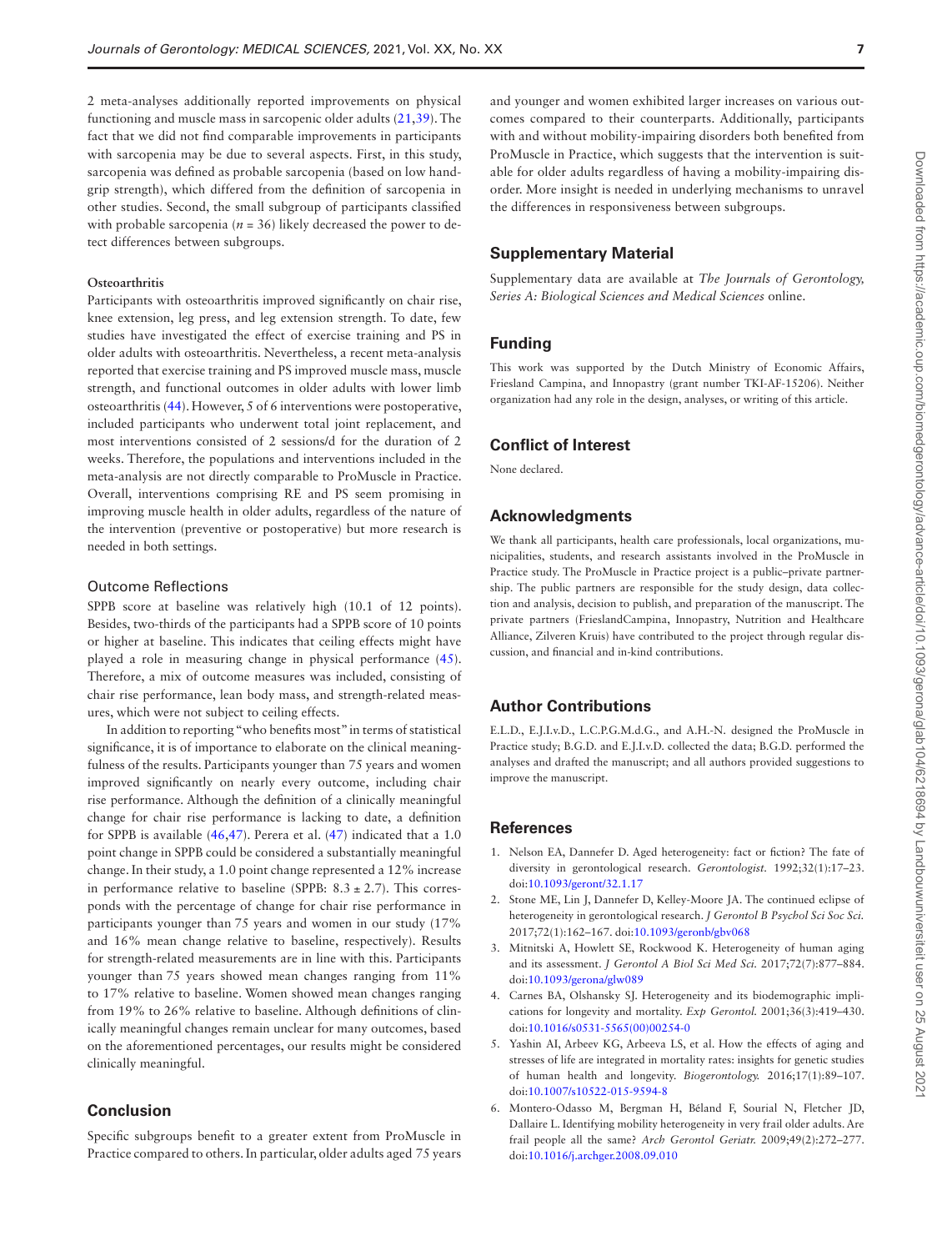- <span id="page-7-0"></span>7. Rantakokko M, Mänty M, Rantanen T. Mobility decline in old age. *Exerc Sport Sci Rev.* 2013;41(1):19–25. doi:[10.1097/JES.0b013e3182556f1e](https://doi.org/10.1097/JES.0b013e3182556f1e)
- <span id="page-7-2"></span>8. Morley JE. Sarcopenia in the elderly. *Fam Pract.* 2012;29(1):i44–i48. doi[:10.1093/fampra/cmr063](https://doi.org/10.1093/fampra/cmr063)
- <span id="page-7-3"></span>9. Fried LP, Tangen CM, Walston J, et al.; Cardiovascular Health Study Collaborative Research Group. Frailty in older adults: evidence for a phenotype. *J Gerontol A Biol Sci Med Sci.* 2001;56(3):M146–M156. doi[:10.1093/gerona/56.3.m146](https://doi.org/10.1093/gerona/56.3.m146)
- <span id="page-7-1"></span>10. Stuck AE, Walthert JM, Nikolaus T, Büla CJ, Hohmann C, Beck JC. Risk factors for functional status decline in community-living elderly people: a systematic literature review. *Soc Sci Med.* 1999;48(4):445–469. doi[:10.1016/s0277-9536\(98\)00370-0](https://doi.org/10.1016/s0277-9536(98)00370-0)
- <span id="page-7-4"></span>11. StatLine. Prognose bevolking; geslacht en leeftijd, 2020–2060. 2019. [https://opendata.cbs.nl/statline/#/CBS/nl/dataset/84646NED/table?ts=](https://opendata.cbs.nl/statline/#/CBS/nl/dataset/84646NED/table?ts=1604479523506) [1604479523506](https://opendata.cbs.nl/statline/#/CBS/nl/dataset/84646NED/table?ts=1604479523506). Accessed November 4, 2020.
- <span id="page-7-5"></span>12. Colonetti T, Grande AJ, Milton K, et al. Effects of whey protein supplement in the elderly submitted to resistance training: systematic review and meta-analysis. *Int J Food Sci Nutr.* 2017;68(3):257–264. doi:[10.1080/096](https://doi.org/10.1080/09637486.2016.1232702) [37486.2016.1232702](https://doi.org/10.1080/09637486.2016.1232702)
- <span id="page-7-8"></span>13. Finger D, Goltz FR, Umpierre D, Meyer E, Rosa LH, Schneider CD. Effects of protein supplementation in older adults undergoing resistance training: a systematic review and meta-analysis. *Sports Med.* 2015;45(2):245–255. doi[:10.1007/s40279-014-0269-4](https://doi.org/10.1007/s40279-014-0269-4)
- <span id="page-7-6"></span>14. Liao CD, Tsauo JY, Wu YT, et al. Effects of protein supplementation combined with resistance exercise on body composition and physical function in older adults: a systematic review and meta-analysis. *Am J Clin Nutr.* 2017;106(4):1078–1091. doi[:10.3945/ajcn.116.143594](https://doi.org/10.3945/ajcn.116.143594)
- <span id="page-7-7"></span>15. Churchward-Venne TA, Tieland M, Verdijk LB, et al. There are no nonresponders to resistance-type exercise training in older men and women. *J Am Med Dir Assoc.* 2015;16(5):400–411. doi[:10.1016/j.jamda.2015.01.071](https://doi.org/10.1016/j.jamda.2015.01.071)
- <span id="page-7-9"></span>16. Cermak NM, Res PT, de Groot LC, Saris WH, van Loon LJ. Protein supplementation augments the adaptive response of skeletal muscle to resistance-type exercise training: a meta-analysis. *Am J Clin Nutr.* 2012;96:1454–1464. doi:[10.3945/ajcn.112.037556](https://doi.org/10.3945/ajcn.112.037556)
- <span id="page-7-10"></span>17. Daly RM. Dietary protein, exercise and skeletal muscle: is there a synergistic effect in older adults and the elderly? In: Weaver C, Daly R, Bischoff-Ferrari H, ed. *Nutritional Influences on Bone Health*. Cham, Switzerland: Springer; 2016:63–75. doi:[10.1007/978-3-319-32417-3](https://doi.org/10.1007/978-3-319-32417-3)
- <span id="page-7-11"></span>18. Ahtiainen JP, Walker S, Peltonen H, et al. Heterogeneity in resistance training-induced muscle strength and mass responses in men and women of different ages. *Age (Dordr).* 2016;38(1):10. doi[:10.1007/](https://doi.org/10.1007/s11357-015-9870-1) [s11357-015-9870-1](https://doi.org/10.1007/s11357-015-9870-1)
- <span id="page-7-12"></span>19. Hubal MJ, Gordish-Dressman H, Thompson PD, et al. Variability in muscle size and strength gain after unilateral resistance training. *Med Sci Sports Exerc.* 2005;37(6):964–972. doi:[10.1249.01.mss.0000170469.90461.5f](https://doi.org/10.1249.01.mss.0000170469.90461.5f)
- <span id="page-7-13"></span>20. Morton RW, Murphy KT, McKellar SR, et al. A systematic review, meta-analysis and meta-regression of the effect of protein supplementation on resistance training-induced gains in muscle mass and strength in healthy adults. *Br J Sports Med.* 2018;52(6):376–384. doi[:10.1136/](https://doi.org/10.1136/bjsports-2017-097608) [bjsports-2017-097608](https://doi.org/10.1136/bjsports-2017-097608)
- <span id="page-7-14"></span>21. Hidayat K, Chen GC, Wang Y, et al. Effects of milk proteins supplementation in older adults undergoing resistance training: a meta-analysis of randomized control trials. *J Nutr Health Aging.* 2018;22(2):237–245. doi[:10.1007/s12603-017-0899-y](https://doi.org/10.1007/s12603-017-0899-y)
- <span id="page-7-15"></span>22. Anton S, Hida A, Mankowski R, et al. Nutrition and exercise in sarcopenia. *Curr Protein Pept Sci.* 2017;17:1–19. doi[:10.2174/138920371766616122](https://doi.org/10.2174/1389203717666161227144349) [7144349](https://doi.org/10.2174/1389203717666161227144349)
- <span id="page-7-16"></span>23. Liao CD, Lee PH, Hsiao DJ, et al. Effects of protein supplementation combined with exercise intervention on frailty indices, body composition, and physical function in frail older adults. *Nutrients*. 2018;10(12):1–30. doi[:10.3390/nu10121916](https://doi.org/10.3390/nu10121916)
- <span id="page-7-17"></span>24. de Zwart AH, van der Leeden M, Roorda LD, et al. Dietary protein intake and upper leg muscle strength in subjects with knee osteoarthritis: data from the osteoarthritis initiative. *Rheumatol Int.* 2019;39(2):277–284. doi[:10.1007/s00296-018-4223-x](https://doi.org/10.1007/s00296-018-4223-x)
- <span id="page-7-18"></span>25. Hunter DJ, Bierma-Zeinstra S. Osteoarthritis. *Lancet.* 2019; 393(10182):1745–1759. doi:[10.1016/S0140-6736\(19\)30417-9](https://doi.org/10.1016/S0140-6736(19)30417-9)
- <span id="page-7-19"></span>26. Fransen M, McConnell S, Hernandez-Molina G, Reichenbach S. Exercise for osteoarthritis of the hip. *Annu Rev Gerontol Geriatr.* 2014;36(1):155– 168. doi:[10.1891/0198-8794.36.155](https://doi.org/10.1891/0198-8794.36.155)
- <span id="page-7-20"></span>27. Fransen M, McConnell S, Harmer AR, Van der Esch M, Simic M, Bennell KL. Exercise for osteoarthritis of the knee: a Cochrane systematic review. *Br J Sports Med.* 2015;49(24):1554–1557. doi[:10.1136/](https://doi.org/10.1136/bjsports-2015-095424) [bjsports-2015-095424](https://doi.org/10.1136/bjsports-2015-095424)
- <span id="page-7-21"></span>28. van Dongen EJI, Haveman-Nies A, Doets EL, Dorhout BG, de Groot LCPGM. Effectiveness of a diet and resistance exercise intervention on muscle health in older adults: ProMuscle in Practice. *J Am Med Dir Assoc.* 2020;21:1065–1072.e3. doi[:10.1016/j.jamda.2019.11.026](https://doi.org/10.1016/j.jamda.2019.11.026)
- <span id="page-7-22"></span>29. van Dongen EJI, Haveman-Nies A, Wezenbeek NLW, Dorhout BG, Doets EL, de Groot LCPGM. Effect, process, and economic evaluation of a combined resistance exercise and diet intervention (ProMuscle in Practice) for community-dwelling older adults: design and methods of a randomised controlled trial. *BMC Public Health.* 2018;18(1):877. doi[:10.1186/](https://doi.org/10.1186/s12889-018-5788-8) [s12889-018-5788-8](https://doi.org/10.1186/s12889-018-5788-8)
- <span id="page-7-23"></span>30. Guralnik JM, Simonsick EM, Ferrucci L, et al. A Short Physical Performance Battery assessing lower extremity function: association with self-reported disability and prediction of mortality and nursing home admission. *J Gerontol.* 1994;49(2):M85–M94. doi[:10.1093/geronj/49.2.m85](https://doi.org/10.1093/geronj/49.2.m85)
- <span id="page-7-24"></span>31. Jones CJ, Rikli RE, Beam WC. A 30-s chair-stand test as a measure of lower body strength in community-residing older adults. *Res Q Exerc Sport.* 1999;70(2):113–119. doi:[10.1080/02701367.1999.10608028](https://doi.org/10.1080/02701367.1999.10608028)
- <span id="page-7-25"></span>32. Brzychi M. Strength testing—predicting a one-rep max from reps-tofatigue. *J Phys Educ Recreat Danc.* 1993;64(1):88–90. doi:[10.1080/073](https://doi.org/10.1080/07303084.1993.10606684) [03084.1993.10606684](https://doi.org/10.1080/07303084.1993.10606684)
- <span id="page-7-26"></span>33. Cruz-Jentoft AJ, Bahat G, Bauer J, et al. Sarcopenia: revised European consensus on definition and diagnosis. *Age Ageing*. 2019;48(1):16–31. doi[:10.1093/ageing/afy169](https://doi.org/10.1093/ageing/afy169)
- <span id="page-7-27"></span>34. Abellan van Kan G. Epidemiology and consequences of sarcopenia. *J Nutr Health Aging.* 2009;13(8):708–712. doi:[10.1007/s12603-009-0201-z](https://doi.org/10.1007/s12603-009-0201-z)
- <span id="page-7-28"></span>35. Fry CS, Rasmussen BB. Skeletal muscle protein balance and metabolism in the elderly. *Curr Aging Sci.* 2011;4(3):260–268. doi[:10.2174/1874609811104030260](https://doi.org/10.2174/1874609811104030260)
- 36. Breen L, Phillips SM. Skeletal muscle protein metabolism in the elderly: interventions to counteract the "anabolic resistance" of ageing. *Nutr Metab.* 2011;8(1):68. doi:[10.1186/1743-7075-8-68](https://doi.org/10.1186/1743-7075-8-68)
- <span id="page-7-29"></span>37. Burd NA, Gorissen SH, van Loon LJ. Anabolic resistance of muscle protein synthesis with aging. *Exerc Sport Sci Rev.* 2013;41(3):169–173. doi[:10.1097/JES.0b013e318292f3d5](https://doi.org/10.1097/JES.0b013e318292f3d5)
- <span id="page-7-30"></span>38. Da Boit M, Sibson R, Meakin JR, et al. Sex differences in the response to resistance exercise training in older people. *Physiol Rep.* 2016;4(12):1–8. doi[:10.14814/phy2.12834](https://doi.org/10.14814/phy2.12834)
- <span id="page-7-31"></span>39. Liao C De, Chen HC, Huang SW, Liou TH. The role of muscle mass gain following protein supplementation plus exercise therapy in older adults with sarcopenia and frailty risks: a systematic review and meta-regression analysis of randomized trials. *Nutrients*. 2019;11(10):1–23. doi[:10.3390/](https://doi.org/10.3390/nu11081713) [nu11081713](https://doi.org/10.3390/nu11081713)
- <span id="page-7-32"></span>40. Burd NA, Tang JE, Moore DR, Phillips SM. Exercise training and protein metabolism: influences of contraction, protein intake, and sex-based differences. *J Appl Physiol (1985).* 2009;106(5):1692–1701. doi[:10.1152/](https://doi.org/10.1152/japplphysiol.91351.2008) [japplphysiol.91351.2008](https://doi.org/10.1152/japplphysiol.91351.2008)
- <span id="page-7-33"></span>41. van Dongen EJI, Doets EL, de Groot LCPGM, Dorhout BG, Haveman-Nies A. Process evaluation of a combined lifestyle intervention for community-dwelling older adults: ProMuscle in Practice. *Gerontologist*. 2020;60(8):1538–1554. doi[:10.1093/geront/gnaa027](https://doi.org/10.1093/geront/gnaa027)
- <span id="page-7-34"></span>42. Jadczak AD, Makwana N, Luscombe-Marsh N, Visvanathan R, Schultz TJ. Effectiveness of exercise interventions on physical function in community-dwelling frail older people: an umbrella review of systematic reviews. *JBI Database System Rev Implement Rep.* 2018;16(3):752–775. doi[:10.11124/JBISRIR-2017-003551](https://doi.org/10.11124/JBISRIR-2017-003551)
- <span id="page-7-35"></span>43. Tieland M, Dirks ML, van der Zwaluw N, et al. Protein supplementation increases muscle mass gain during prolonged resistance-type exercise training in frail elderly people: a randomized, double-blind, placebocontrolled trial. *J Am Med Dir Assoc.* 2012;13(8):713–719. doi:[10.1016/j.](https://doi.org/10.1016/j.jamda.2012.05.020) [jamda.2012.05.020](https://doi.org/10.1016/j.jamda.2012.05.020)